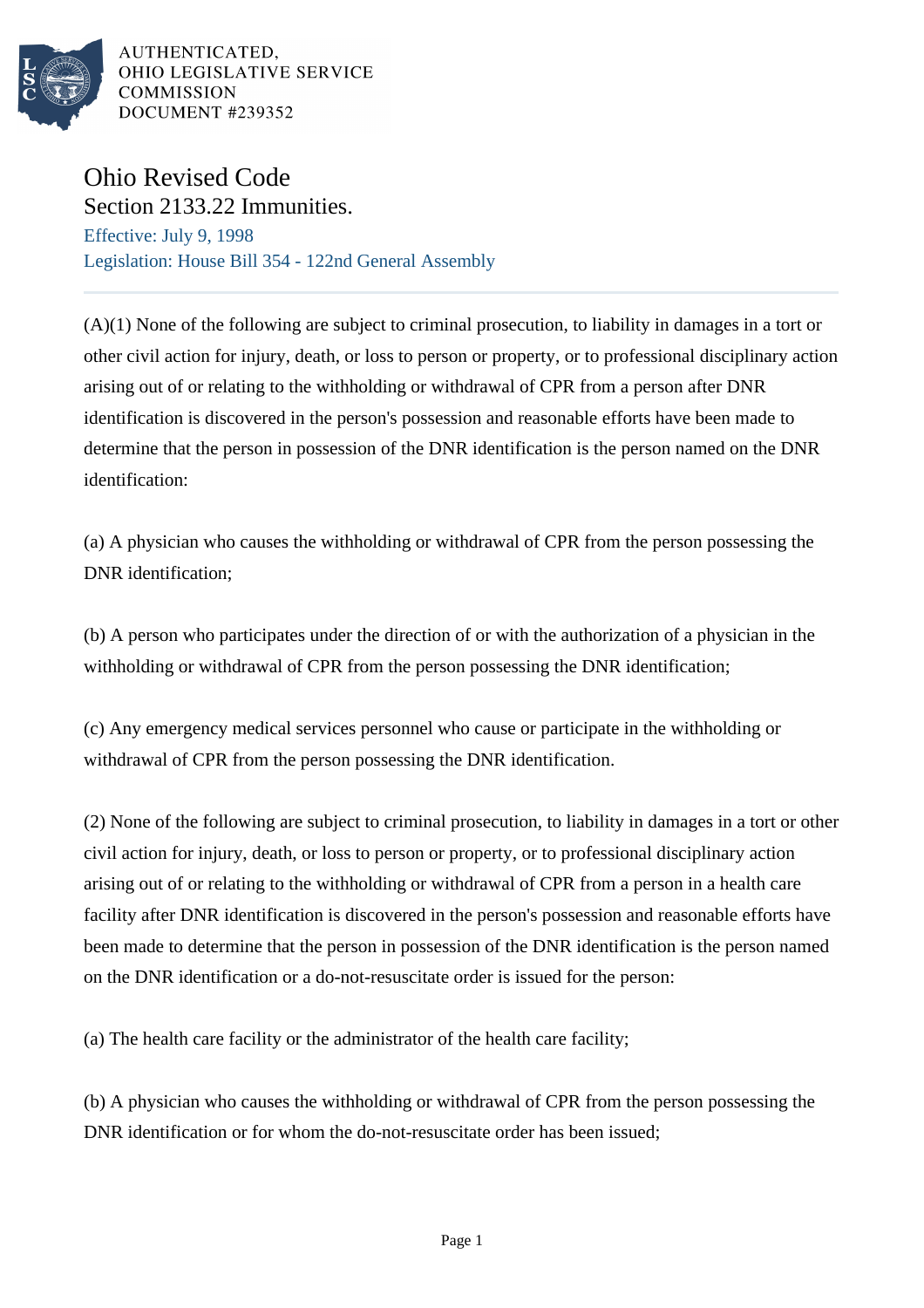

## AUTHENTICATED. OHIO LEGISLATIVE SERVICE **COMMISSION** DOCUMENT #239352

(c) Any person who works for the health care facility as an employee, contractor, or volunteer and who participates under the direction of or with the authorization of a physician in the withholding or withdrawal of CPR from the person possessing the DNR identification;

(d) Any person who works for the health care facility as an employee, contractor, or volunteer and who participates under the direction of or with the authorization of a physician in the withholding or withdrawal of CPR from the person for whom the do-not-resuscitate order has been issued.

(3) If, after DNR identification is discovered in the possession of a person, the person makes an oral or written request to receive CPR, any person who provides CPR pursuant to the request, any health care facility in which CPR is provided, and the administrator of any health care facility in which CPR is provided are not subject to criminal prosecution as a result of the provision of the CPR, are not liable in damages in a tort or other civil action for injury, death, or loss to person or property that arises out of or is related to the provision of the CPR, and are not subject to professional disciplinary action as a result of the provision of the CPR.

 $(B)$  Divisions  $(A)(1)$ ,  $(A)(2)$ , and  $(C)$  of this section do not apply when CPR is withheld or withdrawn from a person who possesses DNR identification or for whom a do-not-resuscitate order has been issued unless the withholding or withdrawal is in accordance with the do-not-resuscitate protocol.

(C) Any emergency medical services personnel who comply with a do-not-resuscitate order issued by a physician and any individuals who work for a health care facility as employees, contractors, or volunteers and who comply with a do-not-resuscitate order issued by a physician are not subject to liability in damages in a civil action for injury, death, or loss to person or property that arises out of or is related to compliance with the order, are not subject to criminal prosecution as a result of compliance with the order, and are not subject to professional disciplinary action as a result of compliance with the order.

In an emergency situation, emergency medical services personnel and emergency department personnel are not required to search a person to determine if the person possesses DNR identification. If a person possesses DNR identification, if emergency medical services personnel or emergency department personnel provide CPR to the person in an emergency situation, and if, at that